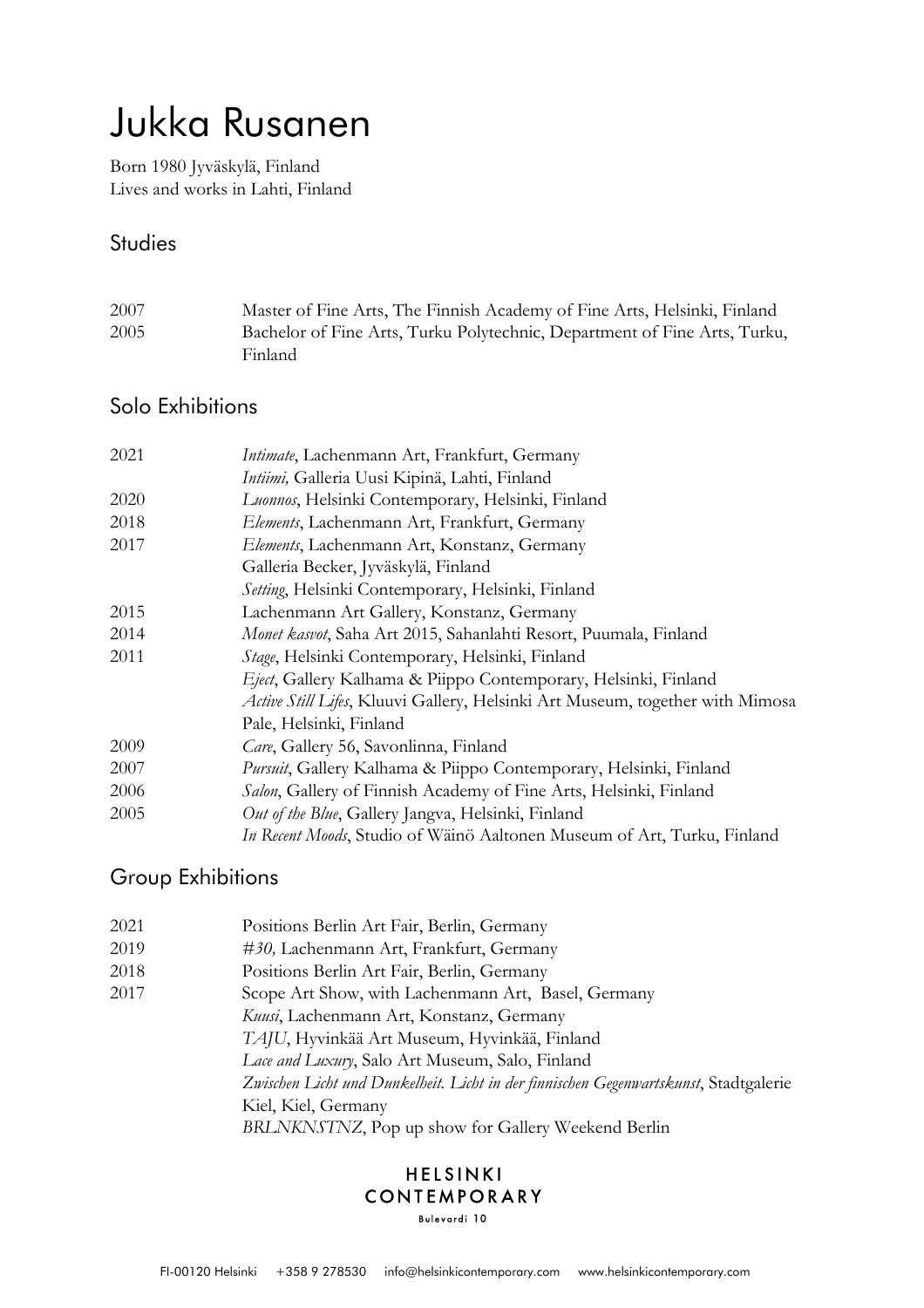| 2016 | Stadtmuseum Ratingen, Ratingen, Germany                                                        |
|------|------------------------------------------------------------------------------------------------|
| 2015 | Kölner List, with Lachenmann Art Gallery, Konstanz, Germany                                    |
|      | Summer exhibition, Haihatus, Joutsa, Finland                                                   |
|      | Studio KuusiKuusi, Vartiosaari, Helsinki, Finland                                              |
| 2014 | Black Market, Berlin, Germany                                                                  |
|      | Winter Collage, Munster Zimmer, Berlin, Germany                                                |
|      | Hunger nach Bildern - Zeitgenössische finnische Malerei, Felleshus - Pan Nordic                |
| 2010 | Building of the Nordic Embassies, Berlin, Germany                                              |
|      | Street Life, Helsinki Contemporary, Helsinki, Finland                                          |
|      | Coulour As Material, Fafa Gallery, Helsinki, Finland                                           |
|      | Mänttä Art Festival, Mänttä, Finland                                                           |
|      | Market Art Fair, Stockholm, Sweden                                                             |
| 2009 | Screaming from the Mountain: Landscapes and Viewpoints, Sorlandets                             |
|      | Kunstmuseum, Norway                                                                            |
|      | Close to Nature, KunstLANDing, Aschaffenburg, Germany                                          |
| 2008 | Pyhäniemen kartano, Hollola, Finland                                                           |
|      | Posh Painting, Gallery Kalhama&Piippo Contemporary, Savonlinna, Finland                        |
|      | Rococo, Tikanoja Art Museum, Vaasa, Finland                                                    |
| 2007 | Tsiigaa - Art Goes Kapakka, Restaurant Kosmos, Helsinki, Finland                               |
|      | Own Collections - Classics and New Acquisitions, Sara Hildén Art Museum,                       |
|      | Tampere, Finland                                                                               |
| 2006 | Site of Painting, Pori Art Museum, Pori, Finland                                               |
|      | Re-Reading the Future, International Triennale of Contemporary Art, National                   |
|      | Gallery in Prague, Prague, Czech Republic                                                      |
| 2005 | Continuum, Retretti, Punkaharju, Finland                                                       |
|      | OPEN2007, Lido, Venice, Italy                                                                  |
| 2003 | ARS-Kärsämäki, Kärsämäki, Finland                                                              |
|      | Degree Show of the Finnish Academy of Fine Arts, Helsinki City                                 |
|      | Winning the Vote, Tampere Museum Centre, Vapriikki, Tampere, Finland                           |
|      | In the Mind - In the World, The Gallery of the Finnish Institute in Sweden,                    |
|      | Stockholm, Sweden                                                                              |
|      | Drawing as an expression, Kaikugalleria, Helsinki, Finland                                     |
|      | Cultural Boundaries - Meetings in St. Petersburg, Taidepanimo, Lahti, Finland                  |
|      | The 79 <sup>th</sup> annual exhibition of the Turku Artists' Society, Vanha Raatihuone, Turku, |
|      | Finland                                                                                        |
|      | 20810-28100, Gallery 3h + k, Pori, Finland                                                     |

#### Works in Collections

Sara Hildén Art Museum, Tampere, Finland Kuntsi Museum of Modern Art, Vaasa, Finland HAM – Helsinki Art Museum, Helsinki, Finland Finnish State Art Collection Finnish Art Society Haaga-Helia University of Applied Sciences, Finland

#### **HELSINKI** CONTEMPORARY Bulevardi 10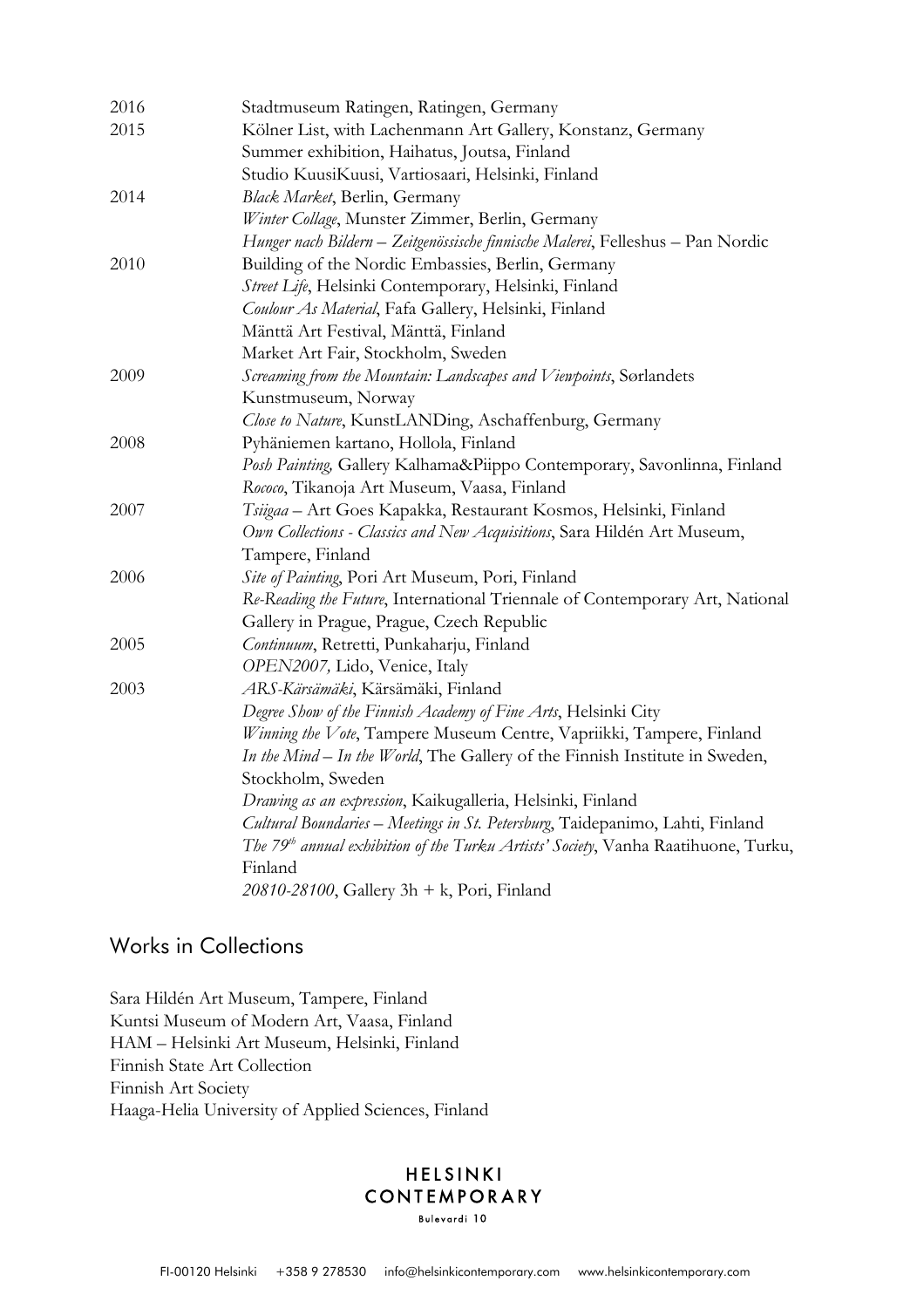Inscurance Company Pohjantähti, Finland EMMA – Espoo Museum of Modern Art, Espoo, Finland Museum of Contemporary Art Kiasma, Helsinki, Finland EMO Foundation Saastamoinen Foundation

## Teaching

| 2014–2017 | Teacher, Finnish Academy of Fine Arts, Helsinki, Finland                          |
|-----------|-----------------------------------------------------------------------------------|
| 2012      | Teacher, Finnish Academy of Fine Arts, Helsinki, Finland                          |
| 2007      | <i>Moving image in own work</i> - teacher, Finnish Academy of Fine Arts, Helsinki |
|           | Finland                                                                           |
| 2004      | Basics of drawing, teacher, Turku Polytechnic                                     |

### **Others**

| $2009 -$ | Member of Turku Academy curriculum board      |
|----------|-----------------------------------------------|
| 2009     | Visualist at Theater Venus, Helsinki, Finland |

#### **Collaborations**

|         | Cooperation with Maria Duncker      |
|---------|-------------------------------------|
| $2006-$ | Cooperation with artist Mimosa Pale |

# Scholarships

| 2021 | Arts Promotion Centre Finland                               |
|------|-------------------------------------------------------------|
|      | Finnish Cultural Foundation                                 |
| 2020 | Arts Promotion Centre Finland                               |
| 2017 | Arts Promotion Centre Finland, five-year scholarship        |
| 2016 | Arts Promotion Centre Finland, one-year scholarship         |
|      | Arts Promotion Centre Finland, project grand of Häme region |
| 2015 | Oskar Öflund Foundation                                     |
|      | Frame Visual Art Finland                                    |
|      | Arts Promotion Centre Finland                               |
| 2014 | Arts Promotion Centre Finland                               |
| 2013 | Kordelin Foundation                                         |
| 2012 | Finnish Cultural Foundation                                 |
|      | Arts Council of Finland                                     |
| 2011 | Finnish Cultural Foundation                                 |
| 2010 | Kordelin Foundation                                         |
|      | Finnish Art Society                                         |

#### HELSINKI CONTEMPORARY Bulevardi 10

FI-00120 Helsinki +358 9 278530 info@helsinkicontemporary.com www.helsinkicontemporary.com